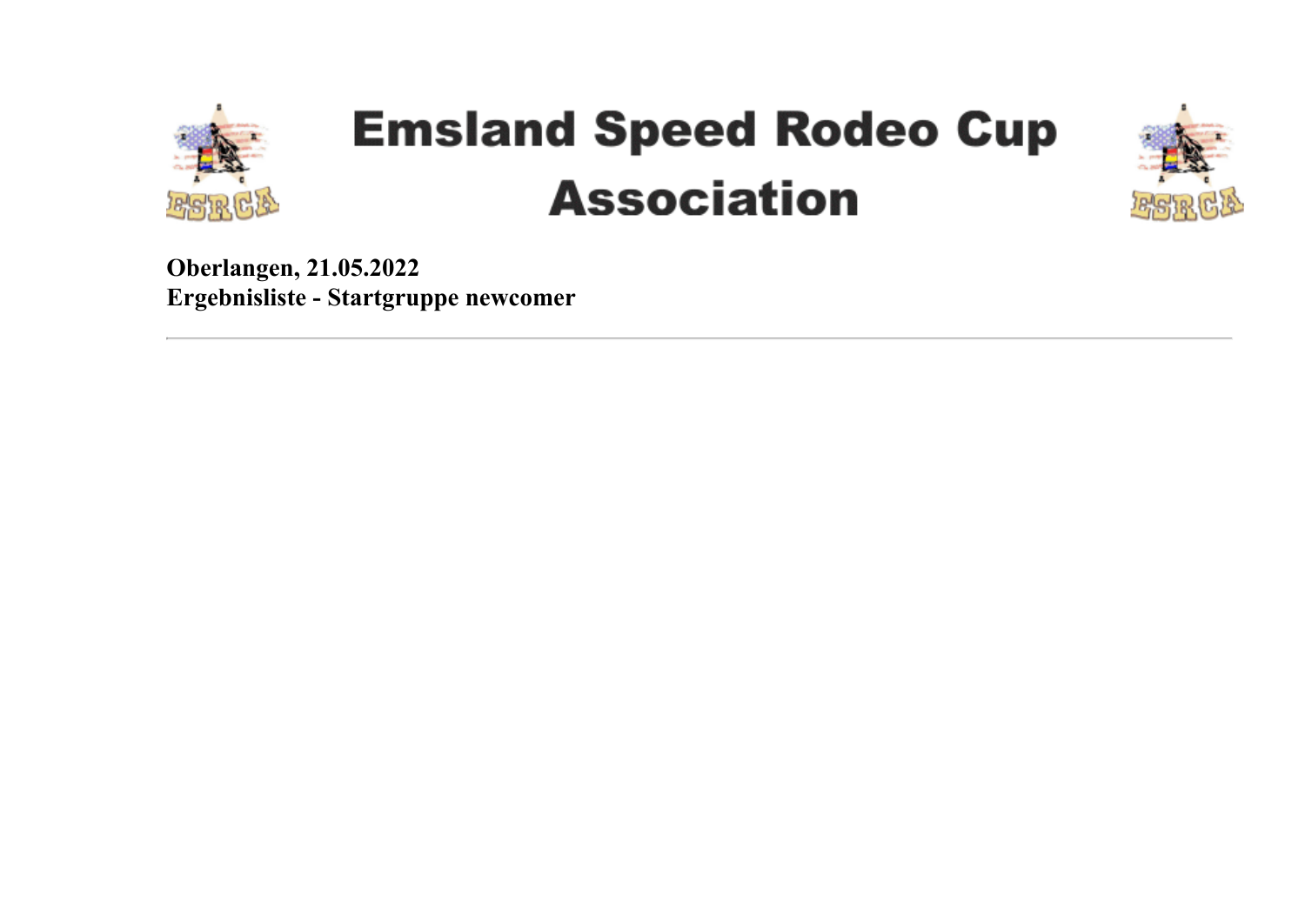## **Tageswertung**

|    | Platz Start-Nr. Name |                    | <b>Pferd</b>                 | Pole<br><b>Bending Race</b> | <b>Barrel</b> | <b>Keyhole Mixed</b><br>Race | Race | Flag<br>Race | Gesamt |
|----|----------------------|--------------------|------------------------------|-----------------------------|---------------|------------------------------|------|--------------|--------|
| 1  | 109                  | Joanna Rose        | RR Lucky Cute Girl           | 30                          | 30            | 30                           | 30   | 30           | 150    |
| 2  | 115                  | Uschi Jönen        | Charly                       | 28                          | 23            | 24                           | 27   | 26           | 128    |
| 3  | 119                  | Louisa Willms      | Cary                         | 29                          | 26            | 25                           | 29   | 18           | 127    |
| 4  | 130                  | Anna Schick        | Connor                       | 19                          | 27            | 26                           | 25   | 27           | 124    |
| 5  | 37                   | Petra Twickler     | Oki                          | 27                          | 28            | 27                           | 24   | 16           | 122    |
| 6  | 3                    | Steffi Fisser      | <b>Smart Little Joe</b>      | 21                          | 25            | 22                           | 17   | 29           | 114    |
| 7  | 121                  | Christine Thoben   | Cash King LLI                | 25                          | 20            | 29                           | 21   | 14           | 109    |
| 8  | 36                   | Carin Doornbos     | Grace                        | 23                          | 25            | 16                           | 26   | 13           | 103    |
| 9  | 122                  | Katha Trimpe       | Leotie                       | 24                          | 16            | 28                           | 14   | 17           | 99     |
| 10 | 100                  | Benny Rogowski     | Crazy Daisy                  | 20                          | 14            | 18                           | 20   | 24           | 96     |
| 11 | 94                   | Kimberly Rauch     | Dundee's Perfect<br>Illusion | 17                          | 18            | 23                           | 15   | 22           | 95     |
| 11 | 87                   | Sarah Kohnen       | Sunny                        | 18                          | 17            | 16                           | 16   | 28           | 95     |
| 13 | 93                   | Jasmin Gollenstede | Lilly                        | 26                          | 22            | $\theta$                     | 22   | 23           | 93     |
| 14 | 74                   | Celine Kaiser      | Carl                         | 22                          | 15            | 20                           | 19   | 15           | 91     |
| 15 | 105                  | Jolan Puley        | Felix                        | $\boldsymbol{0}$            | 29            | 12                           | 28   | 20           | 89     |
| 16 | 19                   | Kimberly Rauch     | Jacy                         | 13                          | 10            | 17                           | 18   | 25           | 83     |
| 17 | 78                   | Petra Twickler     | Louie                        | 16                          | 21            | 14                           | 11   | 19           | 81     |
| 18 | 64                   | Theresa Wortmeier  | Pedro                        | 0                           | 19            | 21                           | 23   | 11           | 74     |
| 19 | 126                  | Neele Oltmanns     | Kessy                        | $\boldsymbol{0}$            | 13            | 19                           | 13   | 21           | 66     |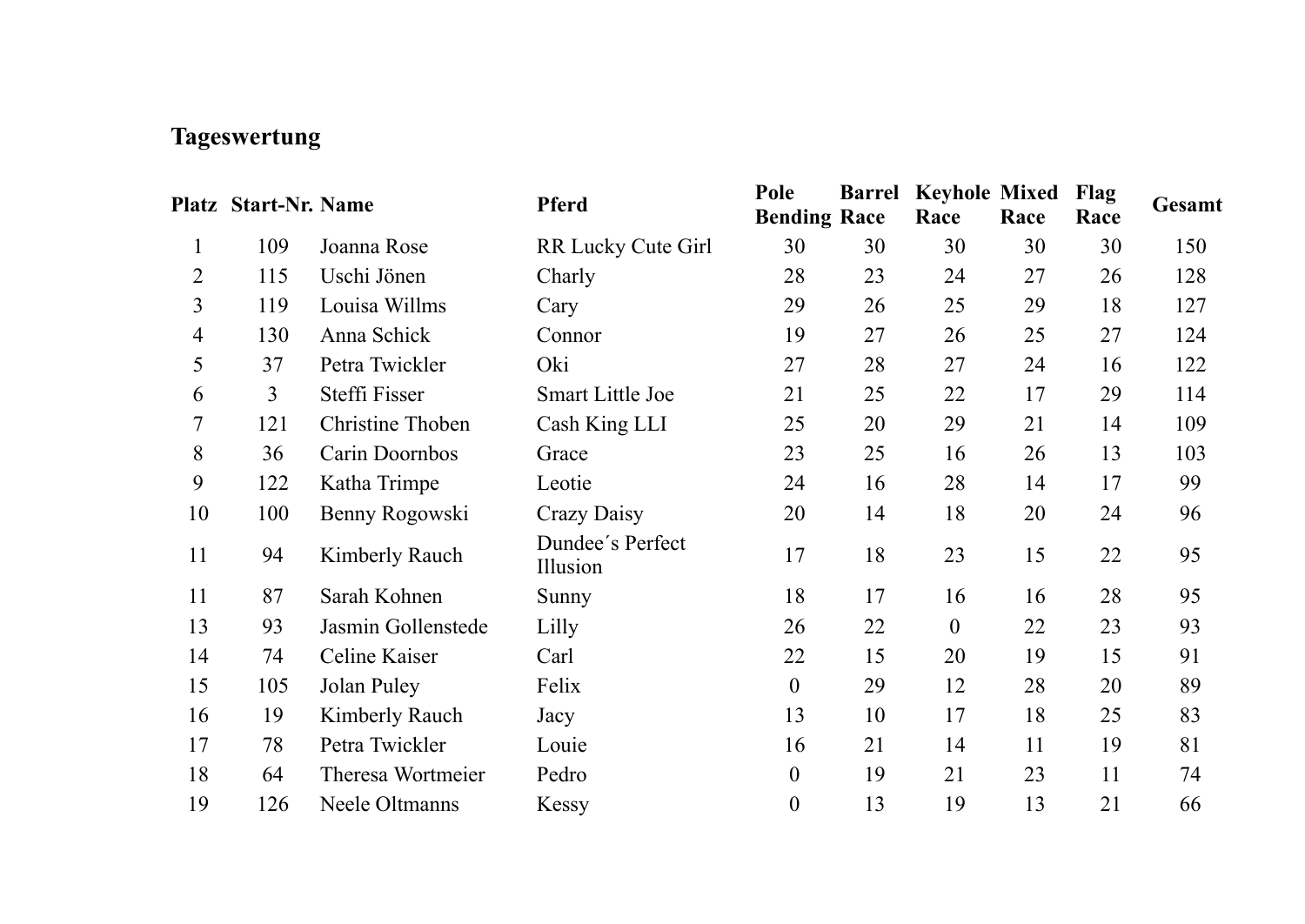| 20 | 96 | Julia Behrends   | <b>Topper Harley</b> | 14 |          | 10 |    |    | 55       |
|----|----|------------------|----------------------|----|----------|----|----|----|----------|
| 21 |    | Katrin Otten     | Coco                 |    |          |    | 10 |    | 50       |
| 22 | 90 | Jelena Naß       | Ceo                  |    |          | 13 |    | 10 | 40       |
| 23 | 62 | Annika Herlyn    | Dastan               |    | 12       |    |    | 12 | 39       |
| 24 | 9  | Annika Herlyn    | Cinderella           |    |          |    |    |    | 28       |
| 25 |    | Danielle Hohmann | Whesby Smoke         |    | $^{(1)}$ | U  | O  | O  | $\theta$ |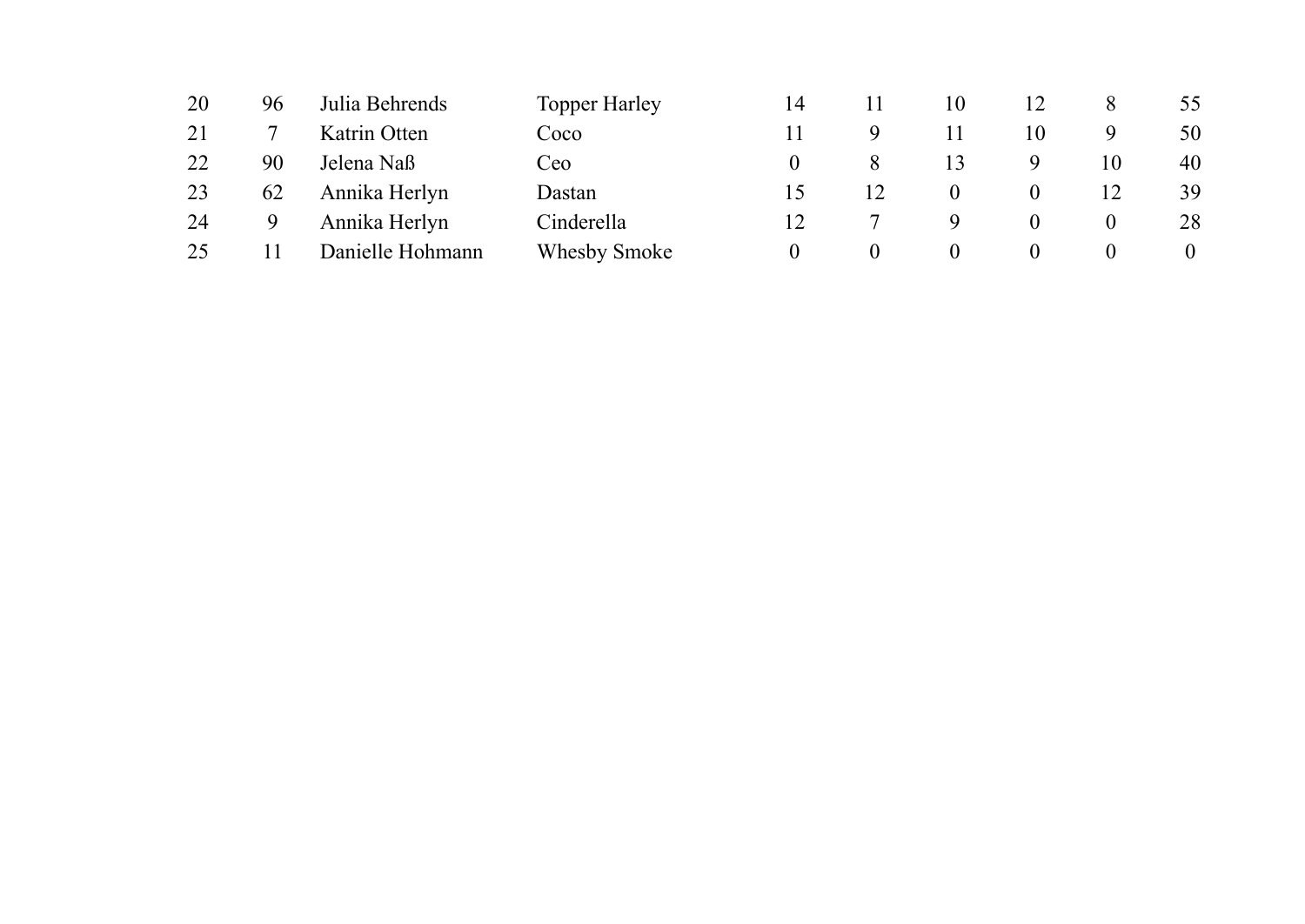## **Pole Bending**

| <b>Platz</b>             | Start-<br>Nr. | <b>Name</b>        | Pferd                        | Zeit  | Strafsek. | Gesamtzeit | Punkte |
|--------------------------|---------------|--------------------|------------------------------|-------|-----------|------------|--------|
| 1                        | 109           | Joanna Rose        | RR Lucky Cute Girl           | 25.44 |           | 25.44      | 30     |
| 2                        | 119           | Louisa Willms      | Cary                         | 26.34 |           | 26.34      | 29     |
| 3                        | 115           | Uschi Jönen        | Charly                       | 28.40 |           | 28.40      | 28     |
| $\overline{\mathcal{A}}$ | 37            | Petra Twickler     | Oki                          | 29.22 |           | 29.22      | 27     |
| 5                        | 93            | Jasmin Gollenstede | Lilly                        | 29.31 |           | 29.31      | 26     |
| 6                        | 121           | Christine Thoben   | Cash King LLI                | 30.00 |           | 30.00      | 25     |
| 7                        | 122           | Katha Trimpe       | Leotie                       | 30.76 |           | 30.76      | 24     |
| 8                        | 36            | Carin Doornbos     | Grace                        | 30.79 |           | 30.79      | 23     |
| 9                        | 74            | Celine Kaiser      | Carl                         | 32.43 |           | 32.43      | 22     |
| 10                       | 3             | Steffi Fisser      | <b>Smart Little Joe</b>      | 32.97 |           | 32.97      | 21     |
| 11                       | 100           | Benny Rogowski     | Crazy Daisy                  | 34.61 |           | 34.61      | 20     |
| 12                       | 130           | Anna Schick        | Connor                       | 35.53 |           | 35.53      | 19     |
| 13                       | 87            | Sarah Kohnen       | Sunny                        | 36.91 |           | 36.91      | 18     |
| 14                       | 94            | Kimberly Rauch     | Dundee's Perfect<br>Illusion | 38.36 |           | 38.36      | 17     |
| 15                       | 78            | Petra Twickler     | Louie                        | 40.40 |           | 40.40      | 16     |
| 16                       | 62            | Annika Herlyn      | Dastan                       | 42.34 |           | 42.34      | 15     |
| 17                       | 96            | Julia Behrends     | <b>Topper Harley</b>         | 45.05 |           | 45.05      | 14     |
| 18                       | 19            | Kimberly Rauch     | Jacy                         | 46.74 |           | 46.74      | 13     |
| 19                       | 9             | Annika Herlyn      | Cinderella                   | 69.24 |           | 69.24      | 12     |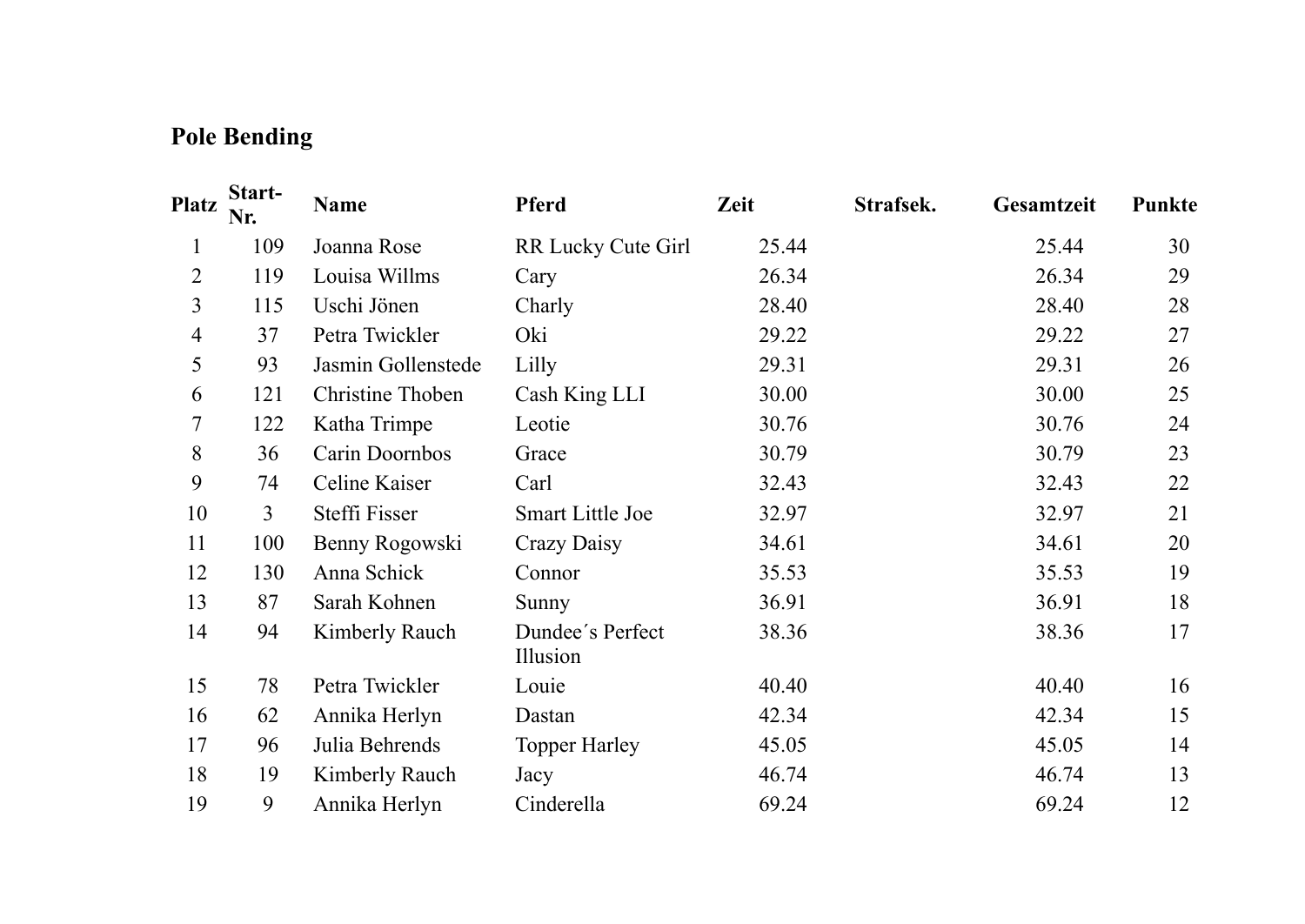| 20 |     | Katrin Otten      | Coco         | 74.34  | 74.34  | 11       |
|----|-----|-------------------|--------------|--------|--------|----------|
| 21 | 90  | Jelena Naß        | Ceo          | 999.00 | 999.00 | $\theta$ |
| 21 | 64  | Theresa Wortmeier | Pedro        | 999.00 | 999.00 | $\theta$ |
| 21 | 105 | Jolan Puley       | Felix        | 999.00 | 999.00 | $\theta$ |
| 21 |     | Danielle Hohmann  | Whesby Smoke | 999.00 | 999.00 | 0        |
| 21 | 26  | Neele Oltmanns    | Kessy        | 999.00 | 999.00 | 0        |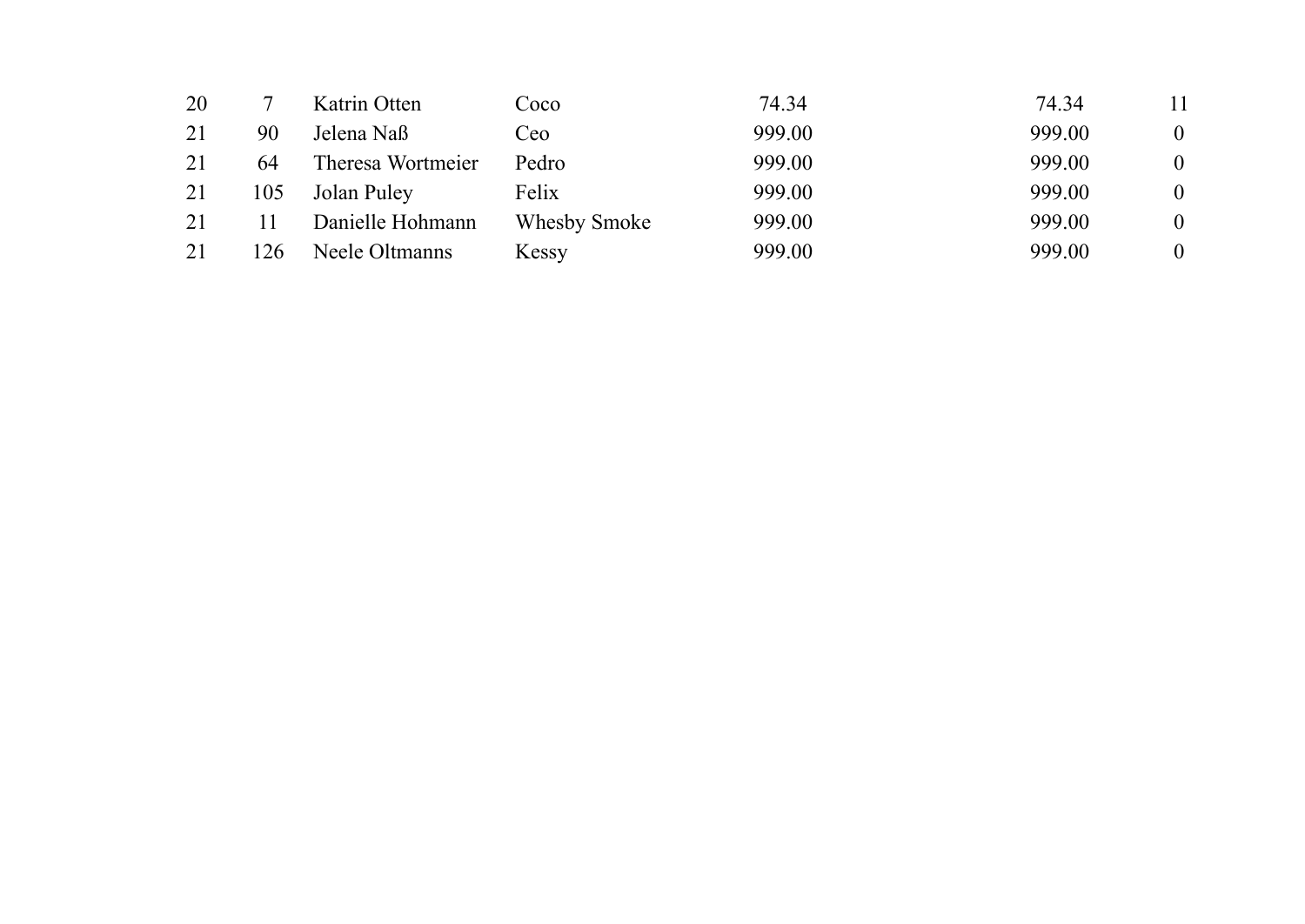### **Barrel Race**

| <b>Platz</b>   | Start-<br>Nr. | Name               | <b>Pferd</b>                 | Zeit  | Strafsek. | <b>Gesamtzeit</b> | Punkte |
|----------------|---------------|--------------------|------------------------------|-------|-----------|-------------------|--------|
| 1              | 109           | Joanna Rose        | RR Lucky Cute Girl           | 18.06 |           | 18.06             | 30     |
| 2              | 105           | Jolan Puley        | Felix                        | 19.65 |           | 19.65             | 29     |
| 3              | 37            | Petra Twickler     | Oki                          | 19.95 |           | 19.95             | 28     |
| $\overline{4}$ | 130           | Anna Schick        | Connor                       | 19.99 |           | 19.99             | 27     |
| 5              | 119           | Louisa Willms      | Cary                         | 20.99 |           | 20.99             | 26     |
| 6              | 3             | Steffi Fisser      | Smart Little Joe             | 21.30 |           | 21.30             | 25     |
| 6              | 36            | Carin Doornbos     | Grace                        | 21.30 |           | 21.30             | 25     |
| 8              | 115           | Uschi Jönen        | Charly                       | 22.46 |           | 22.46             | 23     |
| 9              | 93            | Jasmin Gollenstede | Lilly                        | 22.63 |           | 22.63             | 22     |
| 10             | 78            | Petra Twickler     | Louie                        | 22.92 |           | 22.92             | 21     |
| 11             | 121           | Christine Thoben   | Cash King LLI                | 22.95 |           | 22.95             | 20     |
| 12             | 64            | Theresa Wortmeier  | Pedro                        | 22.97 |           | 22.97             | 19     |
| 13             | 94            | Kimberly Rauch     | Dundee's Perfect<br>Illusion | 23.56 |           | 23.56             | 18     |
| 14             | 87            | Sarah Kohnen       | Sunny                        | 24.65 |           | 24.65             | 17     |
| 15             | 122           | Katha Trimpe       | Leotie                       | 24.76 |           | 24.76             | 16     |
| 16             | 74            | Celine Kaiser      | Carl                         | 25.23 |           | 25.23             | 15     |
| 17             | 100           | Benny Rogowski     | Crazy Daisy                  | 26.09 |           | 26.09             | 14     |
| 18             | 126           | Neele Oltmanns     | Kessy                        | 28.21 |           | 28.21             | 13     |
| 19             | 62            | Annika Herlyn      | Dastan                       | 28.78 |           | 28.78             | 12     |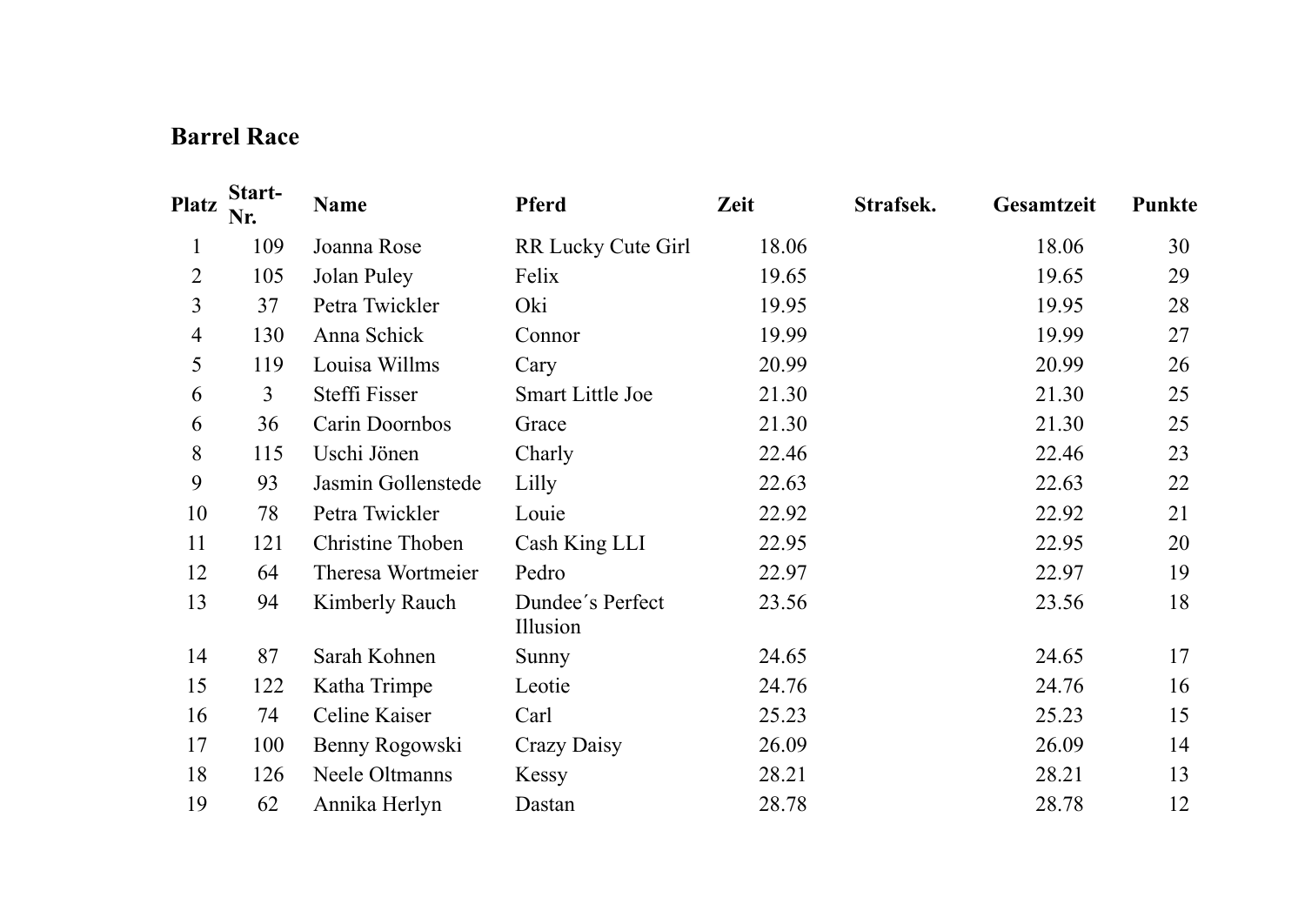| 20 | 96 | Julia Behrends   | <b>Topper Harley</b> | 29.53  |      | 29.53  | 11       |
|----|----|------------------|----------------------|--------|------|--------|----------|
| 21 | 19 | Kimberly Rauch   | Jacy                 | 30.08  | 5.00 | 35.08  | 10       |
| 22 |    | Katrin Otten     | Coco                 | 37.74  |      | 37.74  | 9        |
| 23 | 90 | Jelena Naß       | Ceo                  | 41.57  |      | 41.57  | 8        |
| 24 | 9  | Annika Herlyn    | Cinderella           | 42.14  |      | 42.14  | 7        |
| 25 |    | Danielle Hohmann | Whesby Smoke         | 999.00 |      | 999.00 | $\theta$ |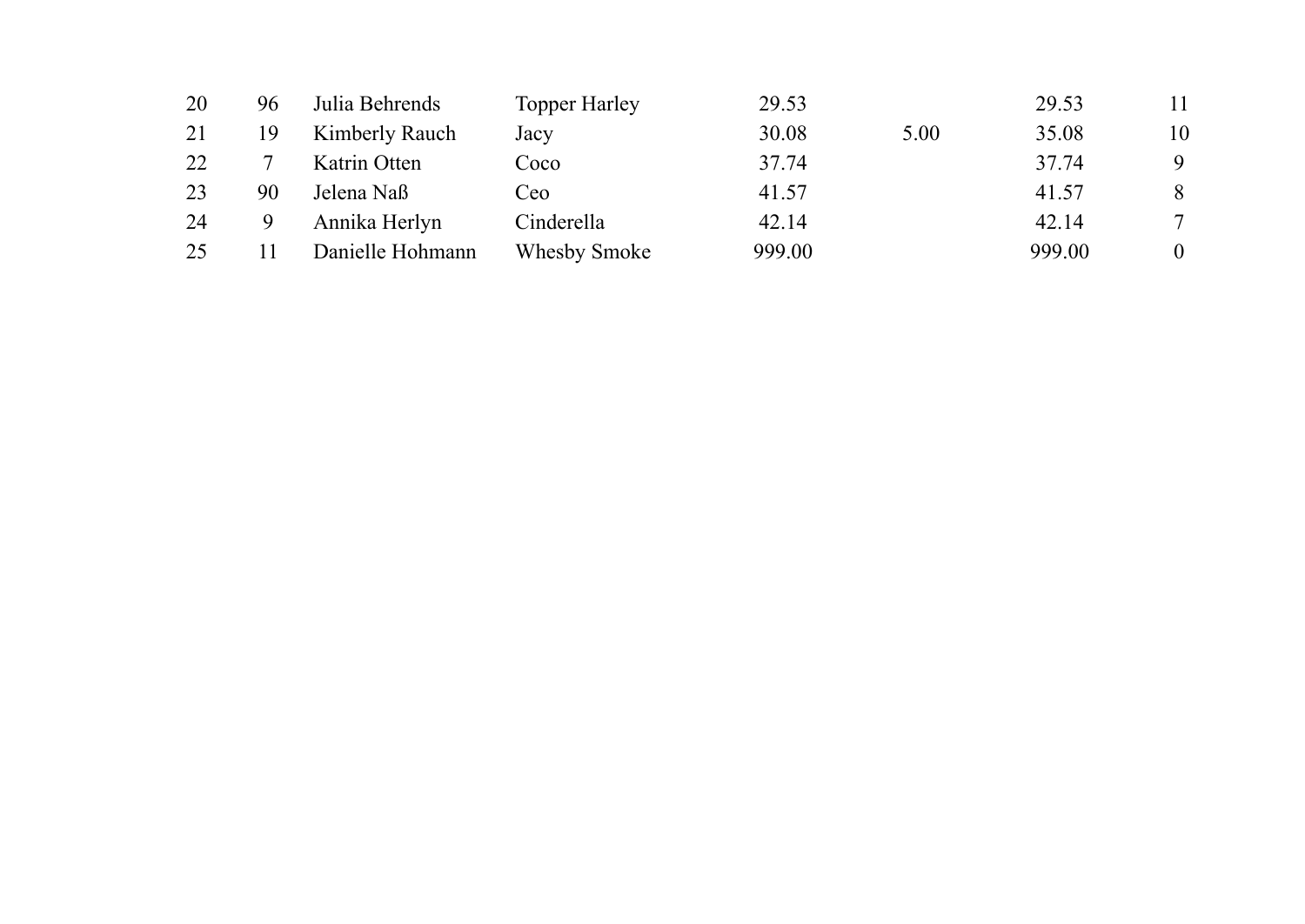## **Keyhole Race**

| Platz          | Start-<br>Nr. | Name              | Pferd                        | Zeit  | Strafsek. | <b>Gesamtzeit</b> | Punkte |
|----------------|---------------|-------------------|------------------------------|-------|-----------|-------------------|--------|
| 1              | 109           | Joanna Rose       | RR Lucky Cute Girl           | 10.16 |           | 10.16             | 30     |
| 2              | 121           | Christine Thoben  | Cash King LLI                | 10.17 |           | 10.17             | 29     |
| 3              | 122           | Katha Trimpe      | Leotie                       | 11.60 |           | 11.60             | 28     |
| $\overline{4}$ | 37            | Petra Twickler    | Oki                          | 11.95 |           | 11.95             | 27     |
| 5              | 130           | Anna Schick       | Connor                       | 12.23 |           | 12.23             | 26     |
| 6              | 119           | Louisa Willms     | Cary                         | 12.50 |           | 12.50             | 25     |
| 7              | 115           | Uschi Jönen       | Charly                       | 12.61 |           | 12.61             | 24     |
| 8              | 94            | Kimberly Rauch    | Dundee's Perfect<br>Illusion | 12.99 |           | 12.99             | 23     |
| 9              | 3             | Steffi Fisser     | <b>Smart Little Joe</b>      | 13.34 |           | 13.34             | 22     |
| 10             | 64            | Theresa Wortmeier | Pedro                        | 13.58 |           | 13.58             | 21     |
| 11             | 74            | Celine Kaiser     | Carl                         | 14.12 |           | 14.12             | 20     |
| 12             | 126           | Neele Oltmanns    | Kessy                        | 15.08 |           | 15.08             | 19     |
| 13             | 100           | Benny Rogowski    | Crazy Daisy                  | 15.51 |           | 15.51             | 18     |
| 14             | 19            | Kimberly Rauch    | Jacy                         | 16.61 |           | 16.61             | 17     |
| 15             | 36            | Carin Doornbos    | Grace                        | 16.62 |           | 16.62             | 16     |
| 15             | 87            | Sarah Kohnen      | Sunny                        | 16.62 |           | 16.62             | 16     |
| 17             | 78            | Petra Twickler    | Louie                        | 18.51 |           | 18.51             | 14     |
| 18             | 90            | Jelena Naß        | Ceo                          | 18.92 |           | 18.92             | 13     |
| 19             | 105           | Jolan Puley       | Felix                        | 19.82 |           | 19.82             | 12     |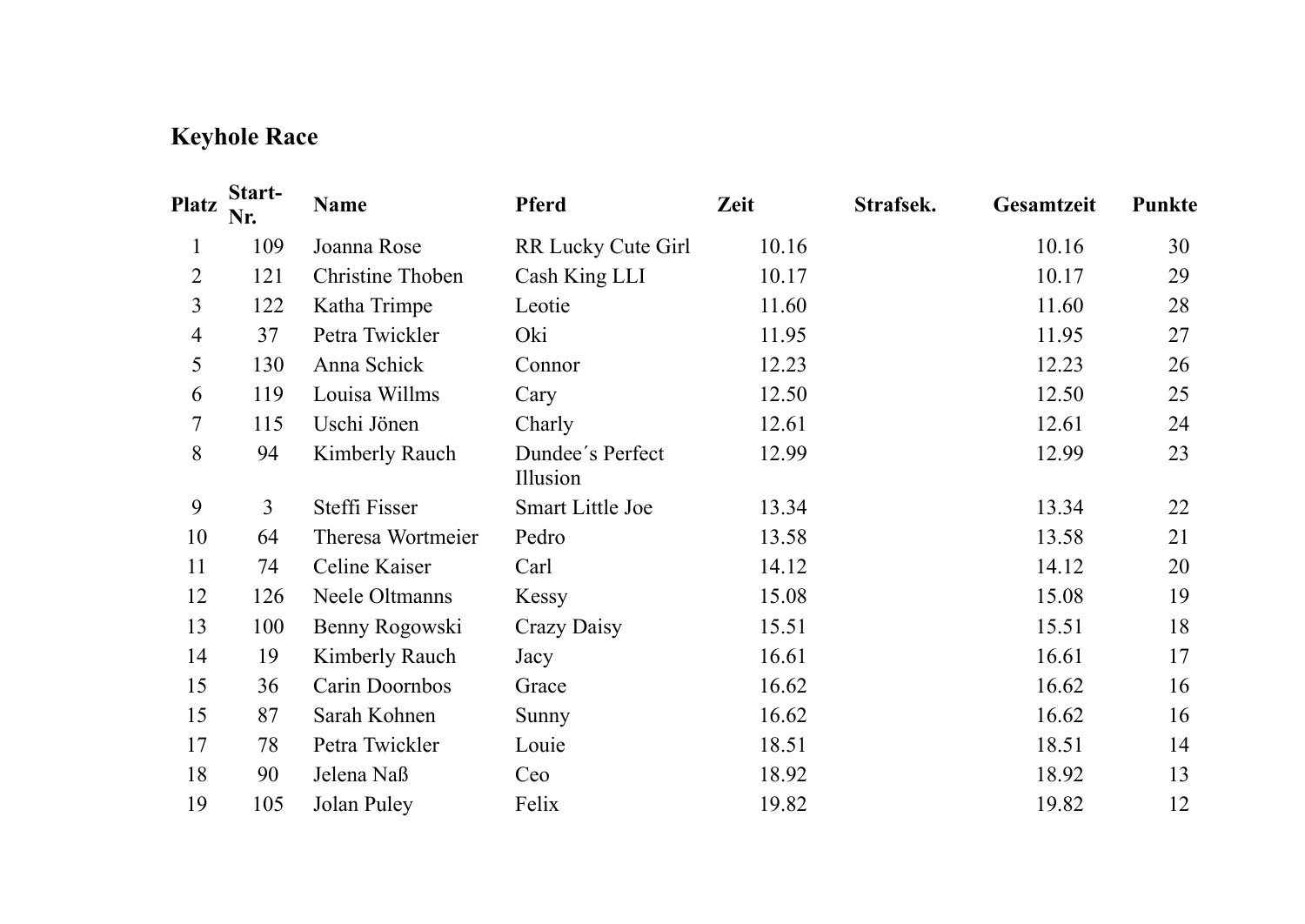| 20 |    | Katrin Otten       | Coco                 | 20.28  | 20.28  | 11       |
|----|----|--------------------|----------------------|--------|--------|----------|
| 21 | 96 | Julia Behrends     | <b>Topper Harley</b> | 22.07  | 22.07  | 10       |
| 22 | 9  | Annika Herlyn      | Cinderella           | 27.30  | 27.30  | 9        |
| 23 | 93 | Jasmin Gollenstede | Lilly                | 999.00 | 999.00 | $\theta$ |
| 23 |    | Danielle Hohmann   | Whesby Smoke         | 999.00 | 999.00 | $\theta$ |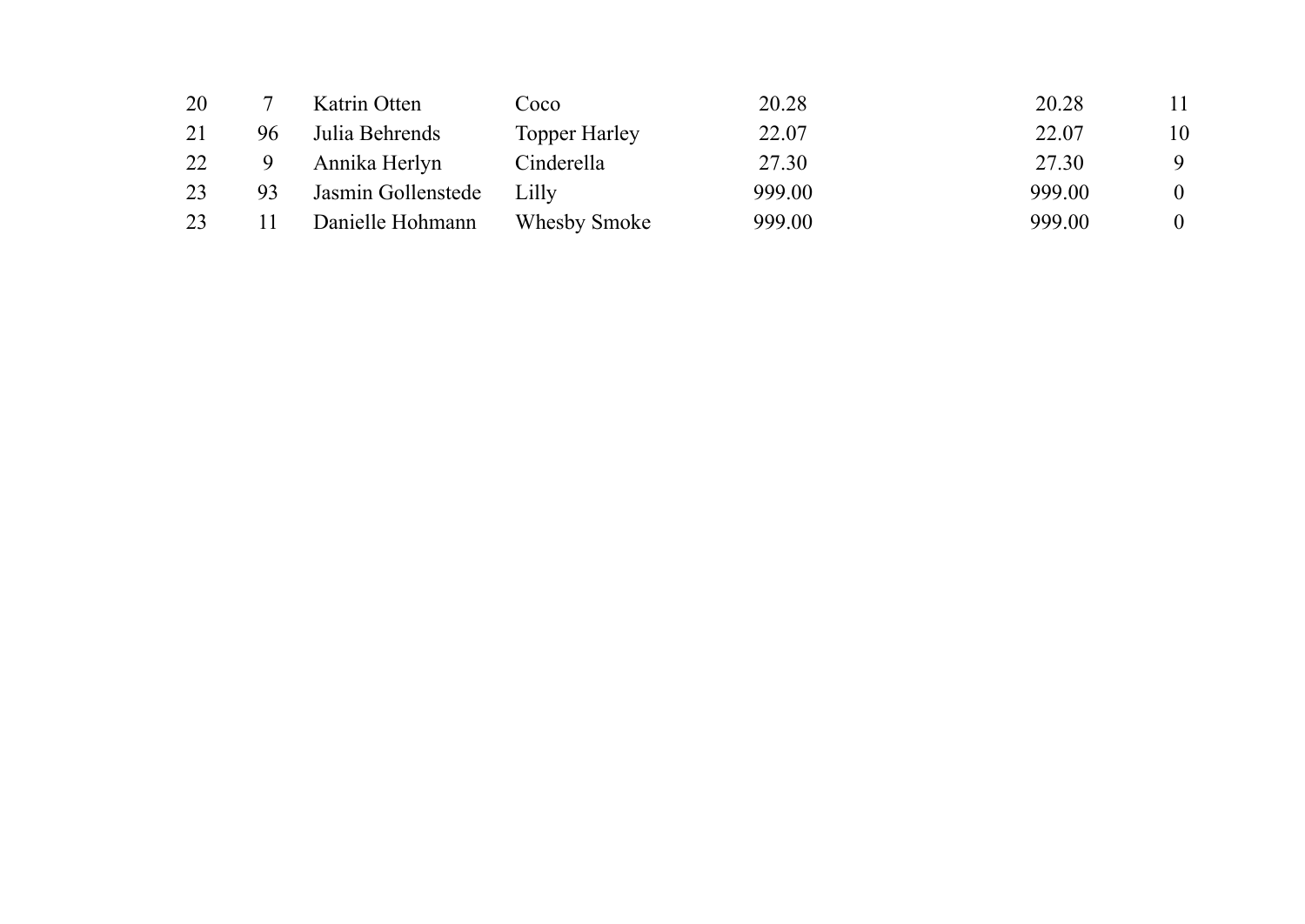### **Mixed Race**

| <b>Platz</b>   | Start-<br>Nr. | Name               | <b>Pferd</b>                 | Zeit  | Strafsek. | <b>Gesamtzeit</b> | Punkte |
|----------------|---------------|--------------------|------------------------------|-------|-----------|-------------------|--------|
| 1              | 109           | Joanna Rose        | RR Lucky Cute Girl           | 21.53 |           | 21.53             | 30     |
| 2              | 119           | Louisa Willms      | Cary                         | 22.72 |           | 22.72             | 29     |
| 3              | 105           | Jolan Puley        | Felix                        | 23.80 |           | 23.80             | 28     |
| $\overline{4}$ | 115           | Uschi Jönen        | Charly                       | 24.36 |           | 24.36             | 27     |
| 5              | 36            | Carin Doornbos     | Grace                        | 24.58 |           | 24.58             | 26     |
| 6              | 130           | Anna Schick        | Connor                       | 25.46 |           | 25.46             | 25     |
| $\overline{7}$ | 37            | Petra Twickler     | Oki                          | 25.49 |           | 25.49             | 24     |
| 8              | 64            | Theresa Wortmeier  | Pedro                        | 25.68 |           | 25.68             | 23     |
| 9              | 93            | Jasmin Gollenstede | Lilly                        | 26.43 |           | 26.43             | 22     |
| 10             | 121           | Christine Thoben   | Cash King LLI                | 28.20 |           | 28.20             | 21     |
| 11             | 100           | Benny Rogowski     | Crazy Daisy                  | 29.65 |           | 29.65             | 20     |
| 12             | 74            | Celine Kaiser      | Carl                         | 29.99 |           | 29.99             | 19     |
| 13             | 19            | Kimberly Rauch     | Jacy                         | 30.01 |           | 30.01             | 18     |
| 14             | 3             | Steffi Fisser      | <b>Smart Little Joe</b>      | 25.34 | 5.00      | 30.34             | 17     |
| 15             | 87            | Sarah Kohnen       | Sunny                        | 31.80 |           | 31.80             | 16     |
| 16             | 94            | Kimberly Rauch     | Dundee's Perfect<br>Illusion | 32.03 |           | 32.03             | 15     |
| 17             | 122           | Katha Trimpe       | Leotie                       | 27.64 | 5.00      | 32.64             | 14     |
| 18             | 126           | Neele Oltmanns     | Kessy                        | 36.01 |           | 36.01             | 13     |
| 19             | 96            | Julia Behrends     | <b>Topper Harley</b>         | 36.32 |           | 36.32             | 12     |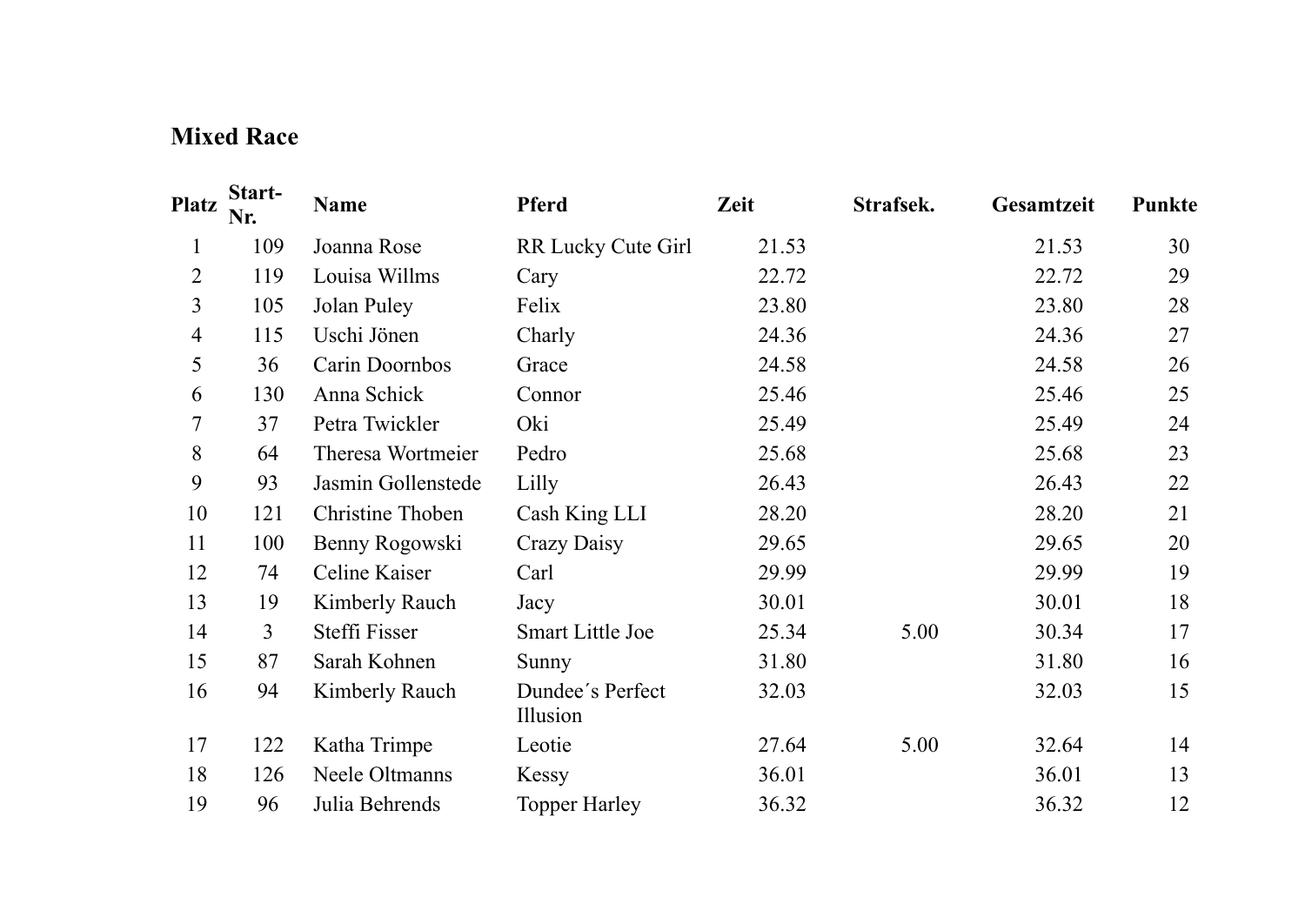|  | 20 78 Petra Twickler | Louie | 36.57 | 36.57                   | - 11 |
|--|----------------------|-------|-------|-------------------------|------|
|  | 21 7 Katrin Otten    | Coco  | 36.92 | 36.92                   | - 10 |
|  | 22 90 Jelena Naß     | Ceo   | 39.12 | 39.12<br>$\overline{q}$ |      |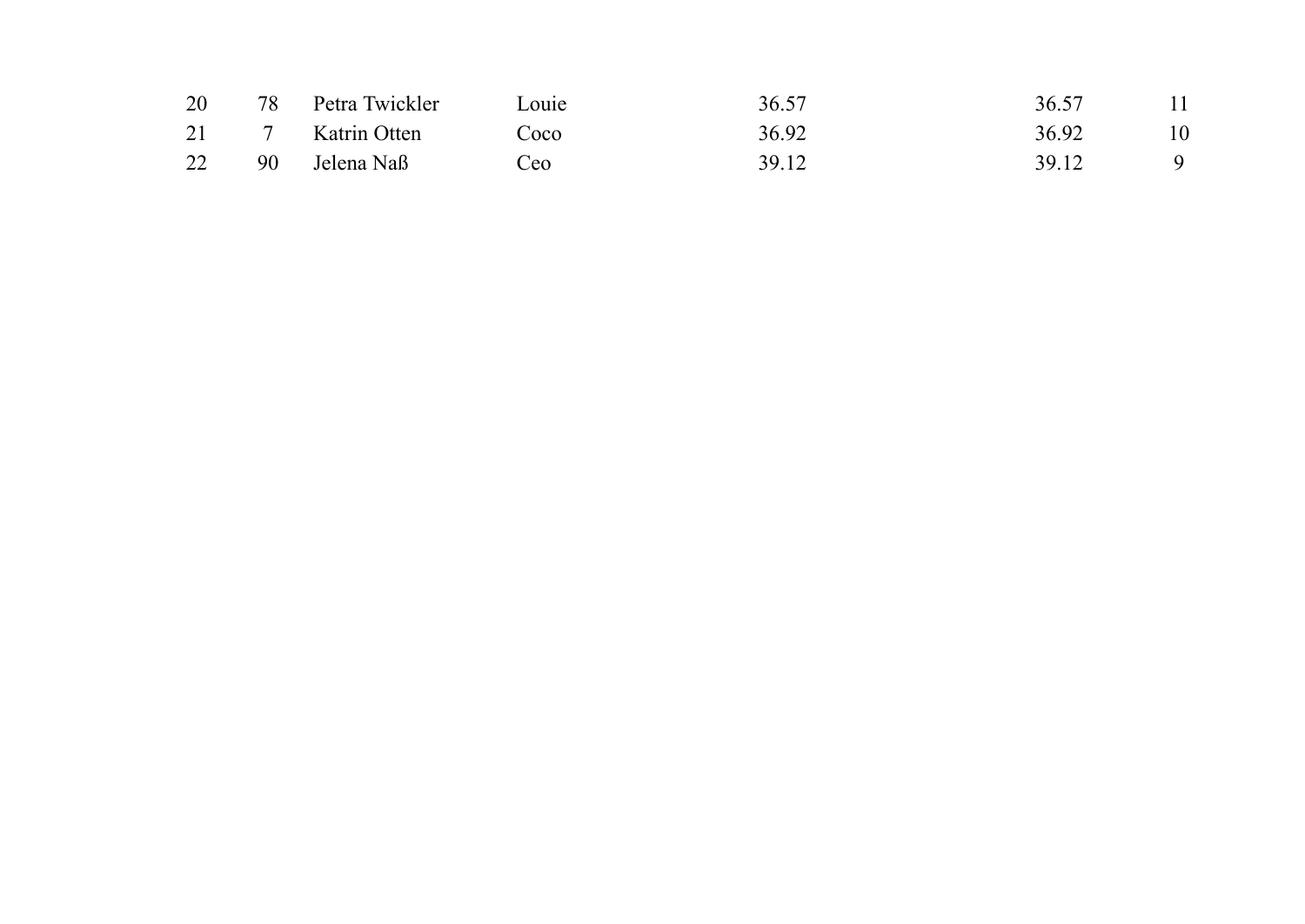## **Flag Race**

| <b>Platz</b>   | Start-<br>Nr. | <b>Name</b>        | <b>Pferd</b>                 | Zeit  | Strafsek. | Gesamtzeit | Punkte |
|----------------|---------------|--------------------|------------------------------|-------|-----------|------------|--------|
| 1              | 109           | Joanna Rose        | RR Lucky Cute Girl           | 14.07 |           | 14.07      | 30     |
| $\overline{2}$ | 3             | Steffi Fisser      | <b>Smart Little Joe</b>      | 17.22 |           | 17.22      | 29     |
| 3              | 87            | Sarah Kohnen       | Sunny                        | 19.63 |           | 19.63      | 28     |
| 4              | 130           | Anna Schick        | Connor                       | 21.34 |           | 21.34      | 27     |
| 5              | 115           | Uschi Jönen        | Charly                       | 21.69 |           | 21.69      | 26     |
| 6              | 19            | Kimberly Rauch     | Jacy                         | 22.09 |           | 22.09      | 25     |
| 7              | 100           | Benny Rogowski     | Crazy Daisy                  | 22.44 |           | 22.44      | 24     |
| 8              | 93            | Jasmin Gollenstede | Lilly                        | 22.85 |           | 22.85      | 23     |
| 9              | 94            | Kimberly Rauch     | Dundee's Perfect<br>Illusion | 23.12 |           | 23.12      | 22     |
| 10             | 126           | Neele Oltmanns     | Kessy                        | 23.60 |           | 23.60      | 21     |
| 11             | 105           | Jolan Puley        | Felix                        | 18.83 | 5.00      | 23.83      | 20     |
| 12             | 78            | Petra Twickler     | Louie                        | 24.12 |           | 24.12      | 19     |
| 13             | 119           | Louisa Willms      | Cary                         | 14.71 | 10.00     | 24.71      | 18     |
| 14             | 122           | Katha Trimpe       | Leotie                       | 14.83 | 10.00     | 24.83      | 17     |
| 15             | 37            | Petra Twickler     | Oki                          | 27.99 |           | 27.99      | 16     |
| 16             | 74            | Celine Kaiser      | Carl                         | 18.58 | 10.00     | 28.58      | 15     |
| 17             | 121           | Christine Thoben   | Cash King LLI                | 30.85 |           | 30.85      | 14     |
| 18             | 36            | Carin Doornbos     | Grace                        | 26.04 | 5.00      | 31.04      | 13     |
| 19             | 62            | Annika Herlyn      | Dastan                       | 32.12 |           | 32.12      | 12     |